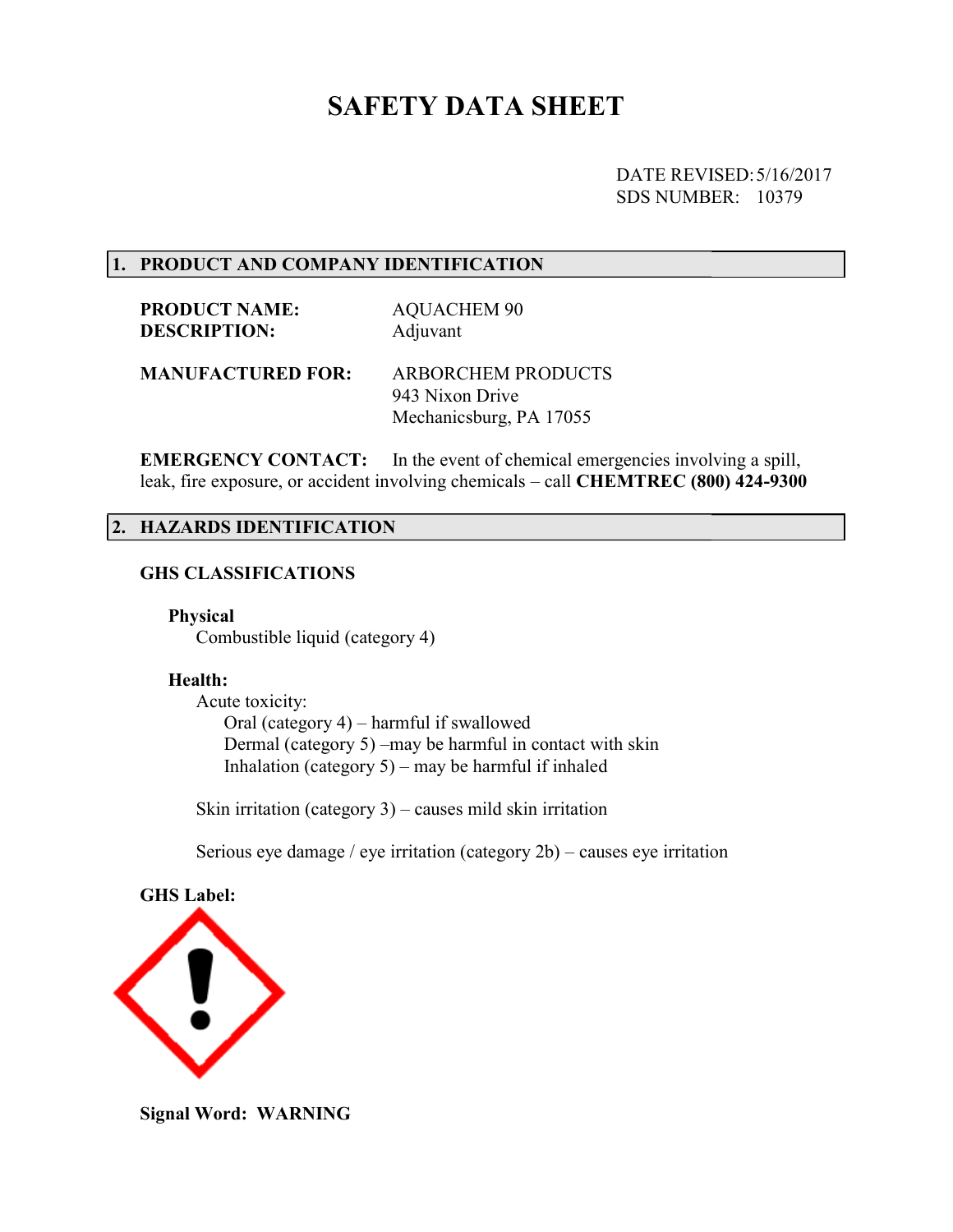## Precautionary Statements:

#### Prevention:

 Keep away from heat, hot surfaces, sparks, open flames and other ignition sources. No smoking.

## General:

If medical advice is needed, have product container or label at hand.

Keep out of reach of children.

Read label before use.

Avoid breathing fumes, mist, vapors, or spray.

Wash hands, face, and other affected areas thoroughly after handling.

Do not eat, drink, or smoke when using this product.

Use only outdoors or in a well ventilated area.

Wear protective gloves / protective clothing / eye protection / face protection.

Avoid release to the environment.

## Response:

IF SWALLOWED: Call a POISON CENTER or doctor / physician if you feel unwell. Rinse mouth.

IF ON SKIN: Call a POISON CENTER or doctor / physician if you fill unwell. Take off contaminated clothing and wash it before reuse. Wash with plenty of soap and water.

If skin irritation occurs: get medical advice or attention.

 IF INHALED: Call a POISON CENTER / doctor / seek medical attention if you feel unwell. Remove person to fresh air and keep comfortable for breathing.

IF IN EYES: Rinse cautiously with water for several minutes. Remove contact lenses if present and easy to do – continue rinsing.

If eye irritation persists: Get medical advice / attention.

# 3. COMPOSITION/INFORMATION ON INGREDIENTS

| :omponents                                                 | Number      |      |
|------------------------------------------------------------|-------------|------|
| v Blend of Surfactants and Formulation Aids<br>Proprietary | M<br>1xture | 100% |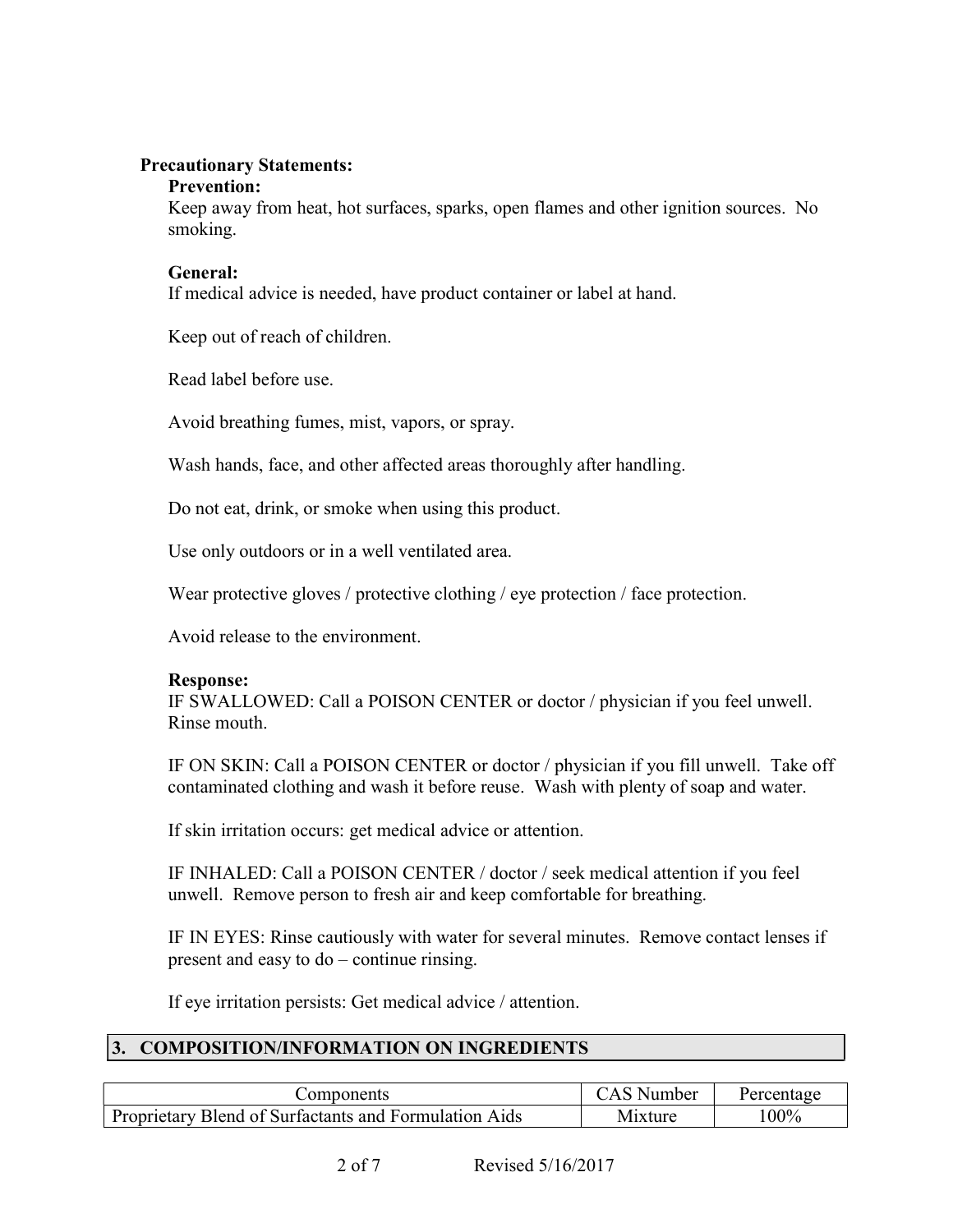# 4. FIRST AID MEASURES

EYES: Hold eye open and rinse slowly and gently with water for 15-20 minutes. Remove contact lens, if present, after the first 5 minutes, then continue rinsing eye. Call a poison control center or doctor for treatment advice.

SKIN: Remove contaminated clothing. Rinse skin with plenty of water for 15-20 minutes. Call a poison control center or doctor for treatment advice if irritation persists.

INHALED: After vapor exposure, remove to fresh air. If symptoms persist seek medical attention.

INGESTION: Call a poison control center or doctor immediately for treatment advice. Have the person sip a glass of water if able to swallow. Do not induce vomiting. Do not give anything by mouth to an unconscious person.

# 5. FIRE FIGHTING MEASURES

**EXTINGUISHING MEDIA:** Use water spray, foam, dry chemical, or carbon dioxide  $(CO<sub>2</sub>)$ 

FIRE FIGHTING PROCEDURES: Fight fire from a safe distance and protected location. Fight fire upwind to avoid hazardous vapors and decomposing products. Heat may build pressure and rupture closed containers, spreading fire and increasing the risk of injury. Use water spray/fog for cooling containers and firefighters. Minimize run off if possible. Notify proper authorities if liquid material enters the sewer or pubic waters.

FIRE FIGHTING EQUIPMENT: As with any fire, wear self-contained breathing apparatus pressure demand, (MSHA/NIOSH approved or equivalent) and full protective gear.

## 6. ACCIDENTAL RELEASE MEASURES

SPILL AND LEAK RESPONSE: Uncontrolled releases should be responded to by trained personnel using pre-planned procedures. Proper protective equipment should be used. In case of a spill, clear the affected area, protect people, and respond with trained personnel.

PERSONAL PROTECTIVE EQUIPMENT: For incidental releases use impermeable gloves, goggles, face shield, and appropriate body protection. In the event of a large release, use impermeable gloves, chemically resistant suit and boots, and hard hat. Self-Contained Breathing Apparatus or respirator may be required where engineering controls are not adequate or conditions for potential exposure exist. When respirators are required, select NIOSH/MSHA approved based on actual or potential airborne concentrations in accordance with the latest OSHA and/or ANSI recommendations.

ENVIRONMENTAL PRECAUTIONS: Stop spill at source. Construct temporary dikes of dirt, sand, or appropriate readily available material to prevent spreading of material. Close cap or valves and/or block or plug hole in leaking container and transfer to another container.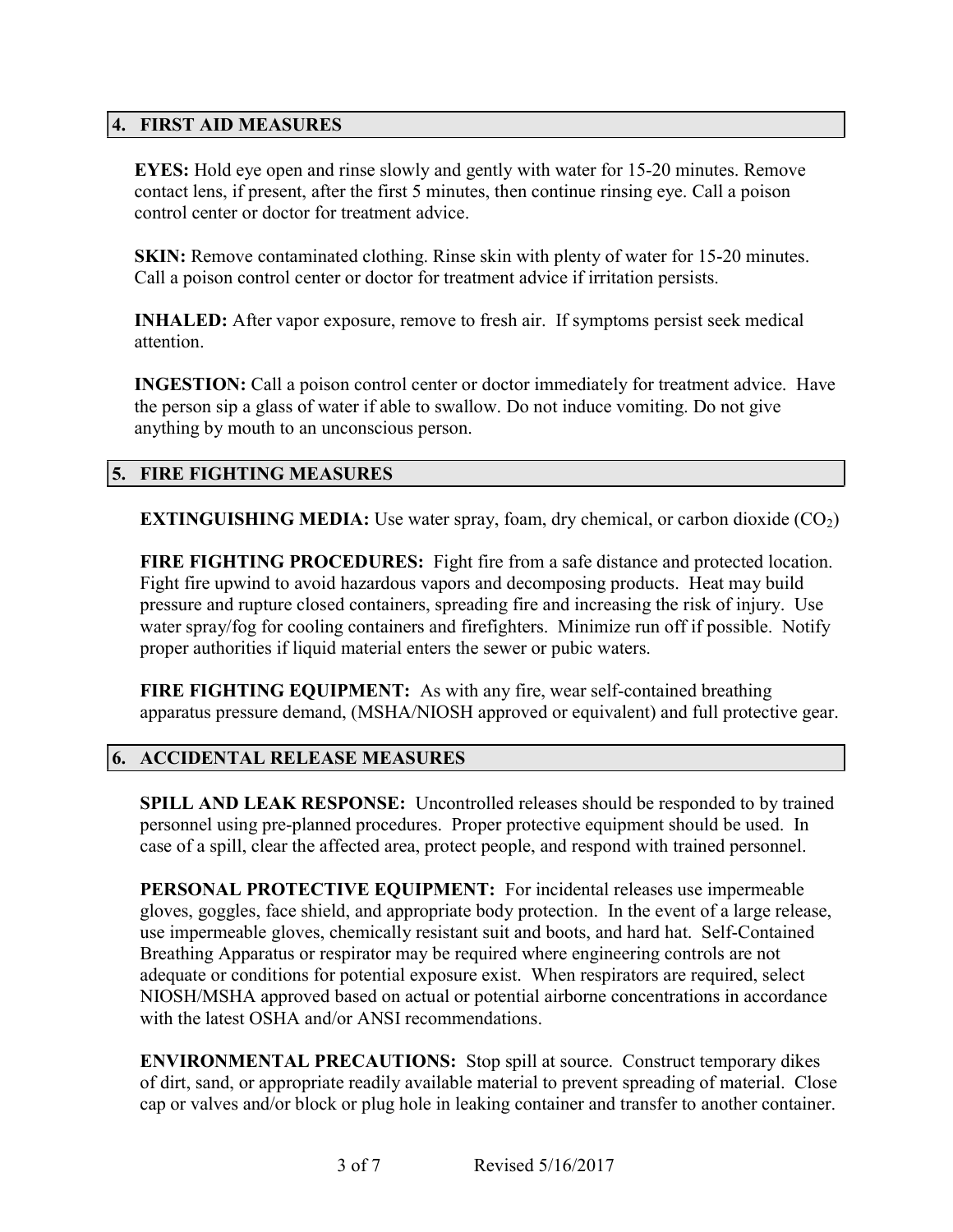Keep from entering storm sewers and ditches which lead to waterways, and if necessary, call the local fire or police department for immediate assistance.

CONTAINMENT AND CLEANUP: Ventilate area before attempting cleanup. Absorb spilled liquid with polypads or other absorbent materials. Clean up with non-combustible absorbent (such as sand or soil). Shovel up and place all spill residue in suitable containers. Dispose of at an appropriate waste disposal facility according to current applicable laws and regulations and product characteristics at time of disposal.

# 7. HANDLING AND STORAGE

HANDLING: Follow all SDS / label precautions when using this product. Do not reuse the container.

STORAGE: Store in a cool dry area.

# 8. EXPOSURE CONTROLS/PERSONAL PROTECTION

ENGINEERING CONTROLS: Facilities storing or utilizing this material should be equipped with an eyewash station, safety shower, and mechanical ventilation.

Ventilation System: A system of local and / or general exhaust may be necessary to keep employee exposures below the Airborne Exposure Limits. Local exhaust ventilation is generally preferred because it can control the emission of the contaminant at its source, preventing dispersion of it into the general work area. Please refer to the ACGIH document, Industrial Ventilation, A Manual of Recommended Practices, most recent edition, for details.

RESPIRATORY PROTECTION: Use NIOSH/MSHA approved organic vapor respirator as necessary.

EYE PROTECTION: Wear OSHA standard chemical splash goggles or safety glasses.

**SKIN PROTECTION:** Clean body-covering clothing should be worn. Use impervious gloves such as neoprene and rubber boots.

# 9. PHYSICAL AND CHEMICAL PROPERTIES

| Appearance                                                    | Clear, amber liquid      |
|---------------------------------------------------------------|--------------------------|
| Odor                                                          | Alcohol                  |
| pH $(2.0 %$ solution)                                         | $4 - 7$                  |
| Freeze / Melting Point                                        | Not Determined           |
| Boiling Point / Range                                         | Not Determined           |
| Specific Gravity $(20^{\circ}C)$                              | $1.02 - 1.04$            |
| Flash Point (Closed Cup)                                      | $> 60^{\circ}$ C (140°F) |
| Color (Gardner)                                               | Not Determined           |
| Solubility in Water                                           | Soluble                  |
| Kinematic viscosity (mm <sup>2</sup> /s) at 40 <sup>°</sup> C | $90 - 95$                |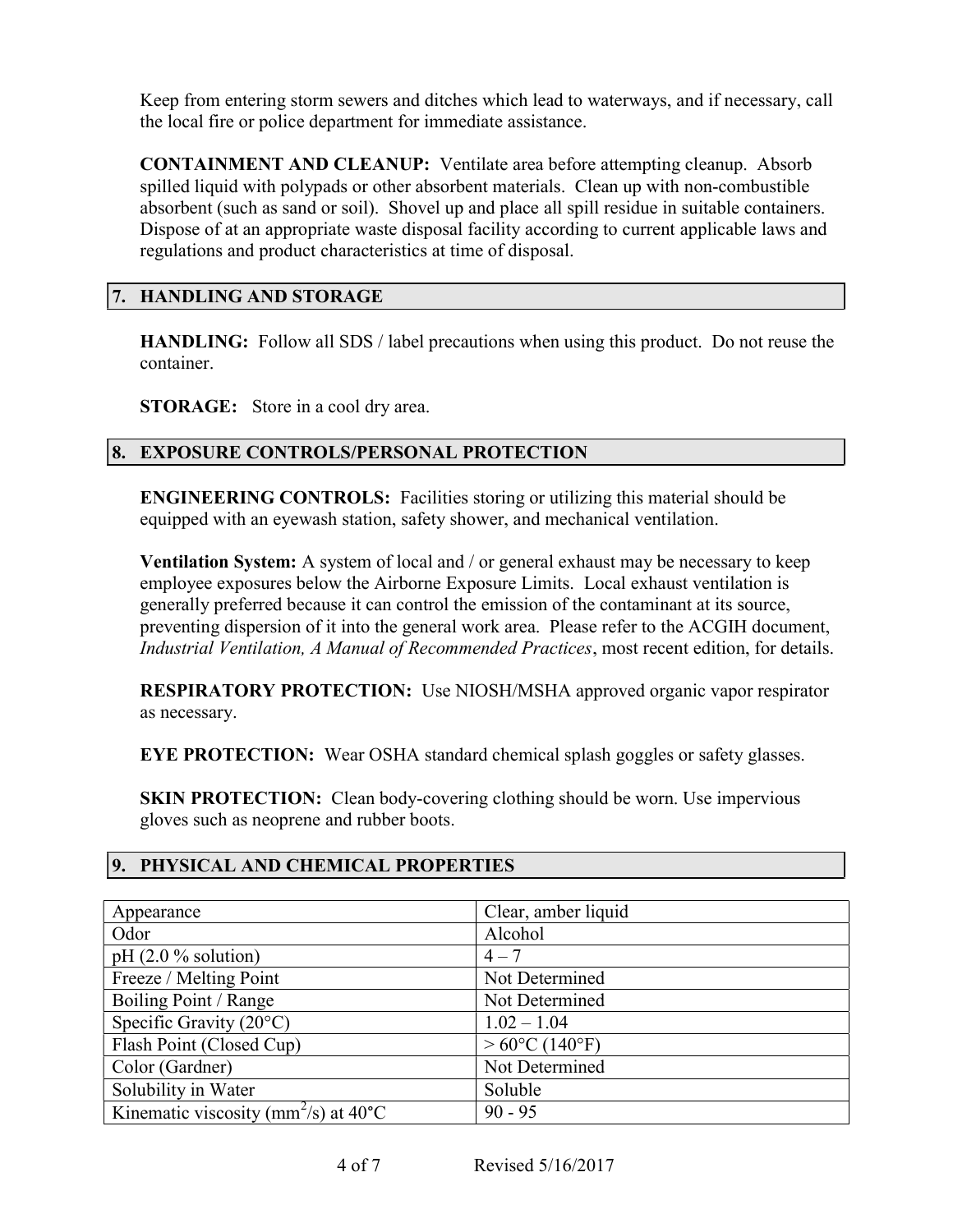| Odor Threshold                    | Not Determined |
|-----------------------------------|----------------|
| <b>Evaporation Rate</b>           | Not Determined |
| Upper / Lower Flammability Limits | Not Determined |
| Vapor Pressure                    | Not Determined |
| Vapor Density                     | Not Determined |
| <b>Partition Coefficient</b>      | Not Determined |
| <b>Auto-Ignition Point</b>        | Not Determined |
| <b>Decomposition Temperature</b>  | Not Determined |

# 10. STABILITY AND REACTIVITY

CHEMICAL STABILITY: Stable at ambient temperatures and atmospheric pressure.

CONDITIONS TO AVOID: Avoid strong acids, bases, and oxidizing agents.

HAZARDOUS DECOMPOSITION: Combustion may yield carbon oxides and other hazardous gases.

HAZARDOUS POLYMERIZATION: Will not occur.

## 11. TOXICOLOGICAL INFORMATION

ACUTE: based on components

| Oral $LD_{50}$   | Rat    | $> 1,300 \text{ mg/kg}$ |
|------------------|--------|-------------------------|
| Dermal $LD_{50}$ | Rabbit | $>$ 2,000 mg/kg         |

Eye – may cause irritation to eyes including redness, tearing, blurred vision and discomfort. Prolonged contact causes excess redness, swelling, and chemical burns.

Skin – brief contact is non-irritating. Prolonged exposure may cause discomfort and local redness. Absorption through skin increases exposure.

Inhalation – may irritate the respiratory tract causing nasal discomfort, chest pain, and coughing.

Ingestion – Swallowing can cause severe abdominal irritation, nausea, vomiting and diarrhea. Do not taste or swallow product.

Chronic exposure: no data available

Aggravation of pre-existing conditions: no data available

Specific Target Organ Toxicity – Single Exposure: no data available

Specific Target Organ Toxicity – Repeated Exposure: no data available

Germ Cell Mutagenicity: no data available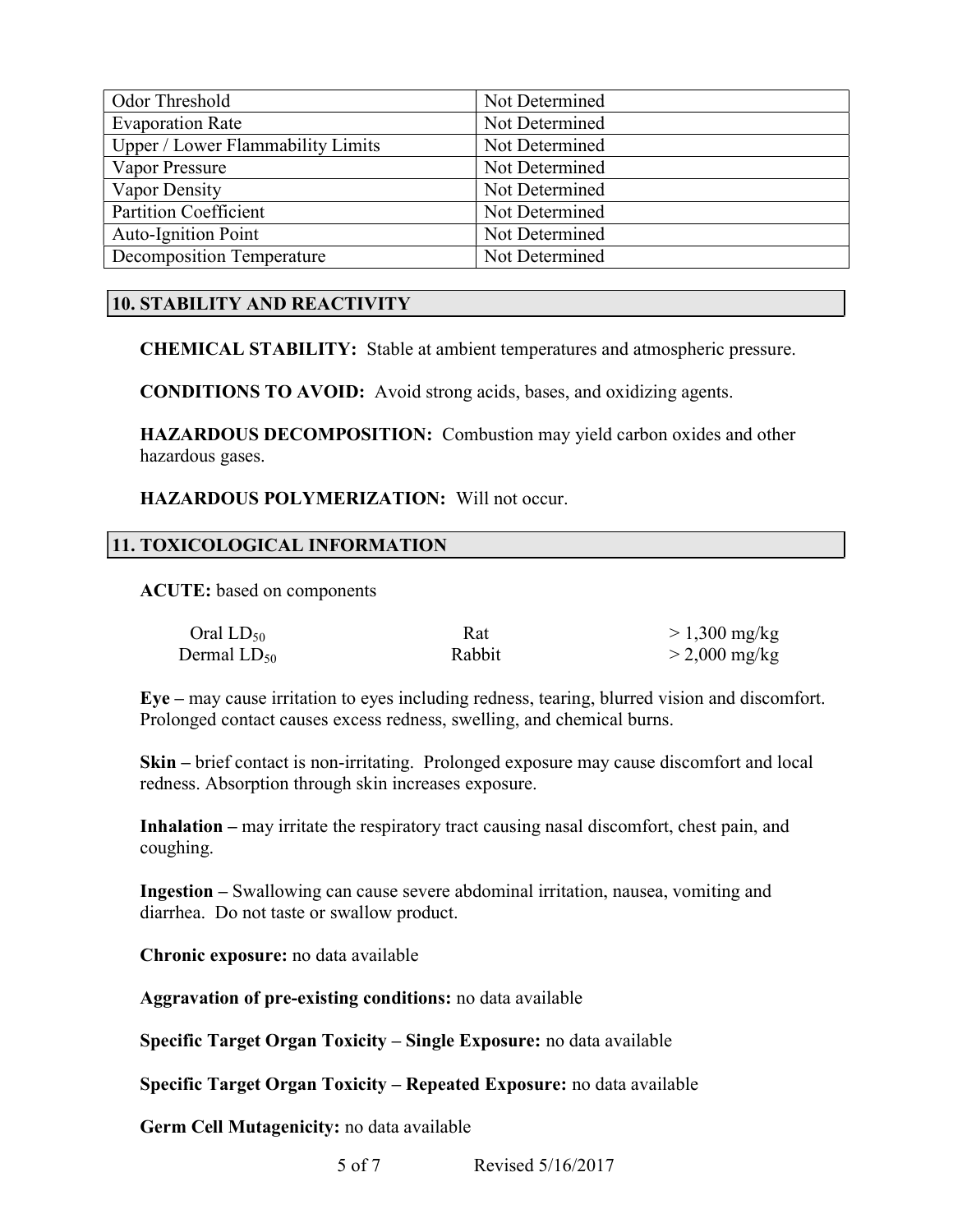## Reproductive Toxicity: no data available

## Aspiration Hazard: no data available

## 12. ECOLOGICAL INFORMATION

## ENVIRONMENTAL DATA:

| $LC_{50}$ 72 hours | Algae         | $>1$ mg/L |
|--------------------|---------------|-----------|
| $EC_{50}$ 48 hours | Daphnia magna | $>1$ mg/L |
| $LC_{50}$ 96 hours | Fish          | $>1$ mg/L |

#### 13. DISPOSAL CONSIDERATIONS

DISPOSAL METHOD: For disposal of aqueous solutions, consultation with local treatment plant staff is recommended (and may be required by law) before disposal. For disposal of unused product, incinerate in a furnace where permitted under Federal, State, and local regulations.

PRODUCT DISPOSAL: Disposal of contents / container must be in compliance with local, state, and federal laws and regulations (contact local or state environmental agency for specific rules).

EMPTY CONTAINER: Empty containers should be recycled or disposed of through an approved waste management facility.

## 14. TRANSPORTATION INFORMATION

#### SHIPPING DESCRIPTION:

Non Bulk – Not Regulated for ground transportation by US DOT.

Bulk – Per 49 CFR 173.120.b.1, product does not sustain combustion using the procedure established in Appendix H of 49 CFR 173. Therefore, product does not meet the definition of a Class 3 liquid and is not subject to the DOT requirements for a Class 3 liquid. Product is not regulated.

#### 15. REGULATORY INFORMATION

SARA TITLE III (Superfund Amendments and Reauthorization Act) 311 / 312 Hazard Categories – Acute 313 Reportable Ingredients - None 302 / 304 Emergency Planning – None

CALIFORNIA SAFE DRINKING WATER & TOXIC ENFORCEMENT ACT (PROPOSITION 65) – This product contains no chemicals known to the state of California to cause cancer or reproductive toxicity.

6 of 7 Revised 5/16/2017